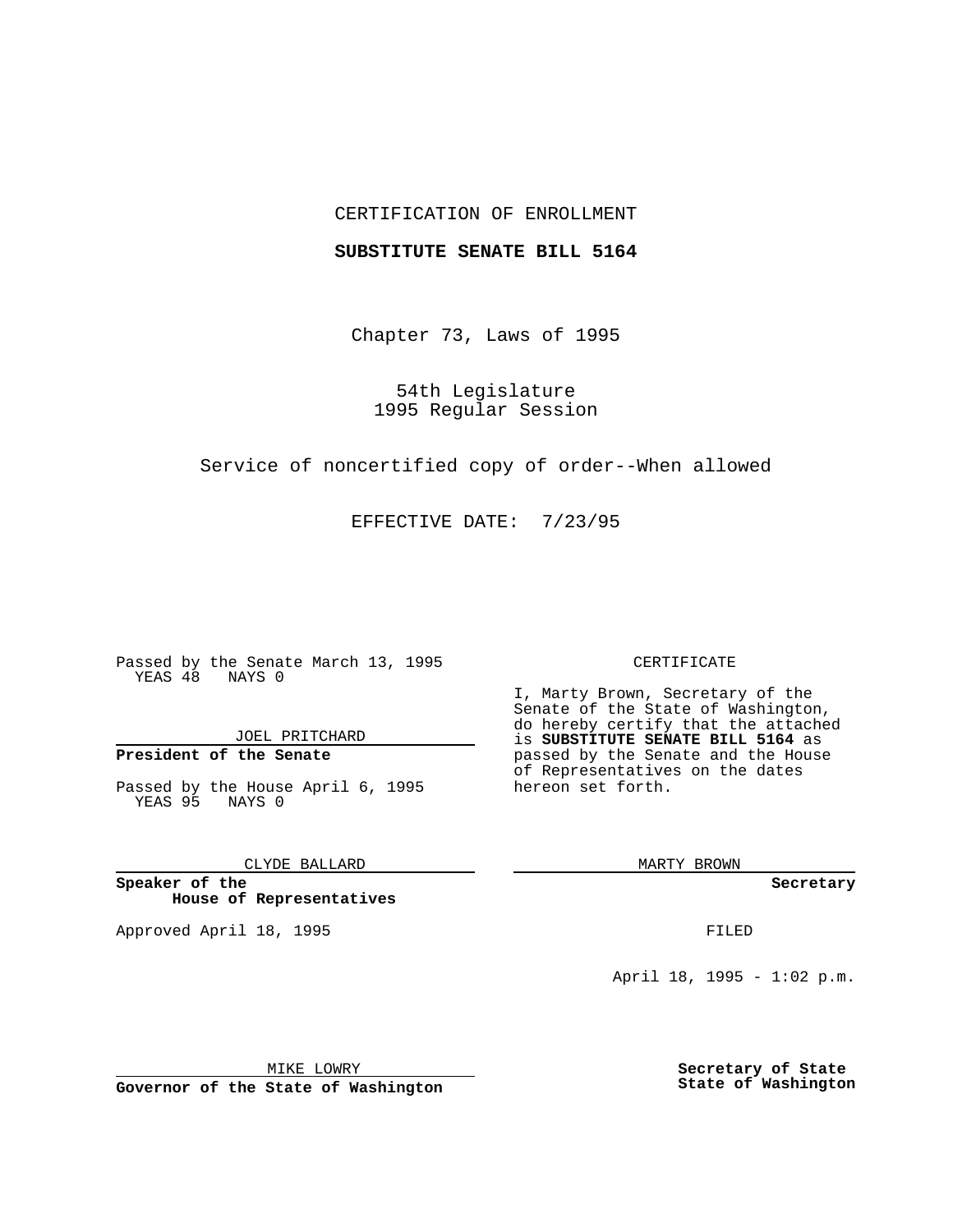## **SUBSTITUTE SENATE BILL 5164** \_\_\_\_\_\_\_\_\_\_\_\_\_\_\_\_\_\_\_\_\_\_\_\_\_\_\_\_\_\_\_\_\_\_\_\_\_\_\_\_\_\_\_\_\_\_\_

\_\_\_\_\_\_\_\_\_\_\_\_\_\_\_\_\_\_\_\_\_\_\_\_\_\_\_\_\_\_\_\_\_\_\_\_\_\_\_\_\_\_\_\_\_\_\_

Passed Legislature - 1995 Regular Session

**State of Washington 54th Legislature 1995 Regular Session**

**By** Senate Committee on Law & Justice (originally sponsored by Senator Smith)

Read first time 01/30/95.

1 AN ACT Relating to service of orders; and amending RCW 6.32.130.

2 BE IT ENACTED BY THE LEGISLATURE OF THE STATE OF WASHINGTON:

3 **Sec. 1.** RCW 6.32.130 and 1925 ex.s. c 38 s 1 are each amended to 4 read as follows:

5 An injunction order or an order requiring a person to attend and be 6 examined made as prescribed in this chapter must be served( $(-$ --

 $7$   $(1)$ ) by delivering to the person to be served a certified copy of 8 the original order and a copy of the affidavit on which it was 9 made( $(+)$ ). In the case of an order requiring a person to attend and be 10 examined and not imposing injunctive restraints, a noncertified copy 11 may be served if the noncertified copy bears a stamp or notation 12 indicating the name of the judge or commissioner who signed the 13 original order, and a stamp or notation indicating the original order 14 has been filed with the court.

15 ( $(\frac{1}{2})$ ) Service upon a corporation is sufficient if made upon an officer, to whom a copy of a summons must be delivered. Where an order is personally served upon a corporation, unless the officer to be served is specially designated in the order, the order may be served upon any person upon whom a summons can be served.